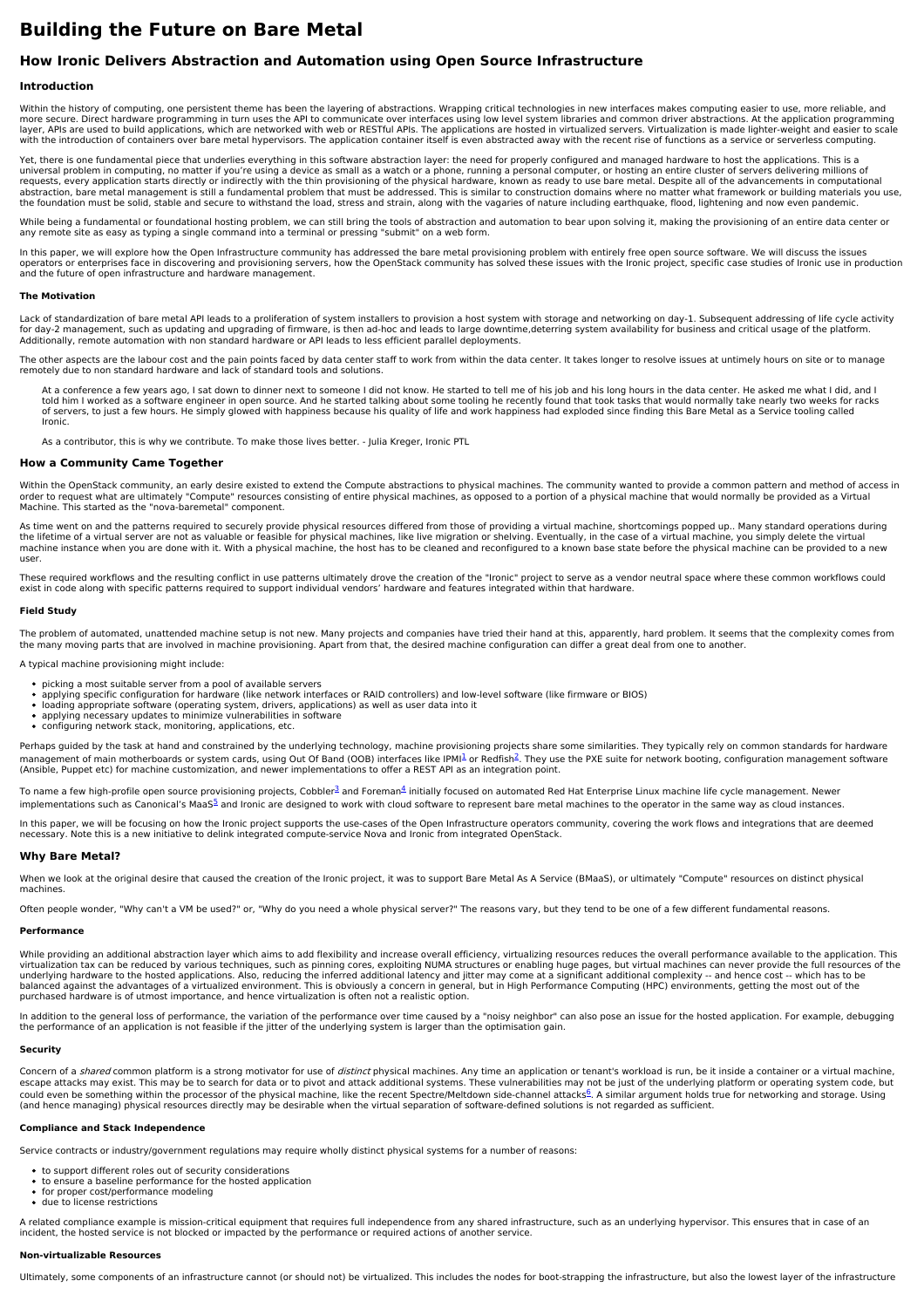stack, which are usually the hypervisors themselves.

For other infrastructure services, such as storage or databases, virtualization may not make much sense either: whole-node virtual machines would be required and the gains of the additional virtualization layer may not outweigh the drawbacks of the aforementioned virtualization tax or the additional complexity of a horizontal service split. Customers want acceleration resources, such as GPUs or FPGAs, because of performance or latency. But not all acceleration devices work nicely with virtualization or containerization.

# **Life Cycle Management**

Although there can be good reasons to prefer bare metal nodes over virtualized resources, the main drawback of physical nodes is the complexity to manage their life cycle. From the moment a physical server is installed to the moment it is removed, there are several phases a server typically goes through. Standard operations which have to be performed include:

- auto-discovery and registration (with inventory systems or network databases)
- $\ddot{\phantom{0}}$ health check and burn-in (component completeness and stress testing) benchmarking (e.g. as part of acceptance)
- $\bullet$
- hardware configuration (e.g. RAID setups or BIOS settings)<br>using and configuring Object Storage or key-value storage instead of RAID for Local or Global reliable and resilient persistence
- provisioning to the end user or services
- hardware health monitoring
- repairs and component replacements (including update of inventory databases)
- 
- BIOS and/or UEFI firmware updates retirement (e.g. secure data erasure) and removal from above databases

Each of these steps comes with its own difficulties and challenges, so let's pick the provisioning to end users/services as an example for a closer look.

A common element in layered data center operations is the need to allocate servers from one team to another in an efficient way, like when the servers are ready for production and can be handed over to the end user/service. Interfaces must be defined to file the initial request for resources, follow an approval workflow, do the actual hand-over of servers including their credentials, or accurately account for the used resources. Furthermore, the demand for resources can fluctuate over time, resulting in either poor performance utilization of 'dedicated' physical nodes or<br>delayed/impacted business outco additional requirement, and with this the need for secure data erasure between users, the reset of any network configuration or the need to reset credentials in integrated systems, such as Baseboard Management Controllers (BMCs). The complexity of these tasks and workflows clearly varies with the environment, but automation and interface support is essential to have this done in an efficient and scalable way.

#### **How Ironic Helps**

Ironic was born as an OpenStack project to replace the original baremetal driver included in Nova (the OpenStack compute instances project). It allows operators to provision bare metal machines<br>instead of virtual machines. also integrate with other OpenStack projects, like Neutron (networking as a service), Glance (machine images management) and Swift (object store).

Ironic provides generic drivers ("interfaces") that support standards like IPMI and Redfish, used to manage any type of bare metal machine, no matter the brand. At the same time, it's officially supported by different vendors that help maintain not only the Ironic code-base, but also their own interfaces included in the Ironic code to provide full compatibility with their specific features.

Ironic is developed in Python, it is open source, and it uses gerrit<sup>[7](https://www.openstack.org/)</sup> for code review. To ensure reliability of the code, Ironic uses the powerful Zuul<sup>[8](https://www.openstack.org/)</sup> CI engine tool to run the basic unit and functional<br>tests, and al multinode environments.

Ironic has evolved and grown since it was "just" a way to provide bare metal machines to OpenStack users, finding ways to effectively become a standalone bare metal as a service system, capable of providing the same features as a full hardware management application.

#### **Robust API**

Ironic is API-driven and API-first, and it includes a full set of RESTful APIs that provide a common vendor agnostic interface, allowing provisioning and management of bare metal machines for their entire lifecycle, from enrollment to retirement. It takes into account possible multiple reconfigurations and reuse of the same device, where a node can be re-provisioned for different use cases over its life.

A non-comprehensive list of features provided by the Ironic API includes:

- 
- Auto-discovery, to automatically register bare metal machines ("nodes") in Ironic<br>Hardware introspection, to collect information on the node's hardware and store it in the Ironic database
- $\bullet$
- Benchmarking and health-check on hardware components<br>Cleaning, to provide a purged node before deploying an operating system on top of it
- Configuration and provisioning, including custom images installation End-of-life support up to node retirement

#### **Tools**

All the tools described here use Ironic in some form to provision and manage bare metal hosts.

#### **TripleO[9](file:///tmp/bare-metal/white-paper#9)**

Omni-comprehensive tool to deploy a full OpenStack environment. Ironic is used to deploy and manage the bare metal hosts that constitute the base of the cloud infrastructure and to manipulate<br>network switches configuration

#### **Metal3 [10](file:///tmp/bare-metal/white-paper#10)**

Bare metal provisioning and enablement project that aims to provide a Kubernetes<sup>[11](file:///tmp/bare-metal/white-paper#11)</sup> native API to manage bare metal hosts. The tool includes a Bare Metal Operator (Metal3 SDK generated stack)<br>bas a component and proposes focused on the OpenShift Container Platform installation, but the community is presently growing and evolving.

#### **Airship [12](file:///tmp/bare-metal/white-paper#12)**

A collection of tools that help provisioning and managing a cloud infrastructure starting from bare metal hosts. In Airship 2.0, Ironic is used via Metal3.io as a bare metal provisioning component integrated in the Airship platform.

#### **Bifrost [14](file:///tmp/bare-metal/white-paper#14)**

An Ansible playbooks based tool that helps deploy bare metal servers using predefined images and standalone Ironic.

# **Kayobe [15](file:///tmp/bare-metal/white-paper#15)**

**Clients**

Ironic.

A suite that combines different tools (like Bifrost, mentioned before, and Kolla) together to be able to deploy OpenStack services in containers on top of bare metal. Kayobe configuration and workflows are all Ansible-driven, providing a consistent interface at every level.

# **OpenStackSDK[16](file:///tmp/bare-metal/white-paper#16)**

A generic OpenStack client library used to build clients to interact with OpenStack cloud services. It has a dedicated bare metal module that is kept up-to-date with the latest features developed in

# **Gophercloud [17](file:///tmp/bare-metal/white-paper#17)**

This is the equivalent of the OpenStack SDK but for golang.It allows go developers to directly interact with OpenStack clouds, and supports various services including Ironic.

# **Ironicclient [18](file:///tmp/bare-metal/white-paper#18)**

Official client, written in python. Provides an API module, ironicclient itself, that is used to build clients, such as the official openstackclient, that includes a bare metal subset of instructions to interact with Ironic, and a standalone CLI that allows interaction with Ironic without having to install the openstackclient itself.

## **Automation**

# **Ansible [19](file:///tmp/bare-metal/white-paper#19)**

Open-source declarative automation tool used to manage configurations and deployments. It is platform-agnostic and highly customizable with modules written in Python. Ironic provides a set of modules to be used with it.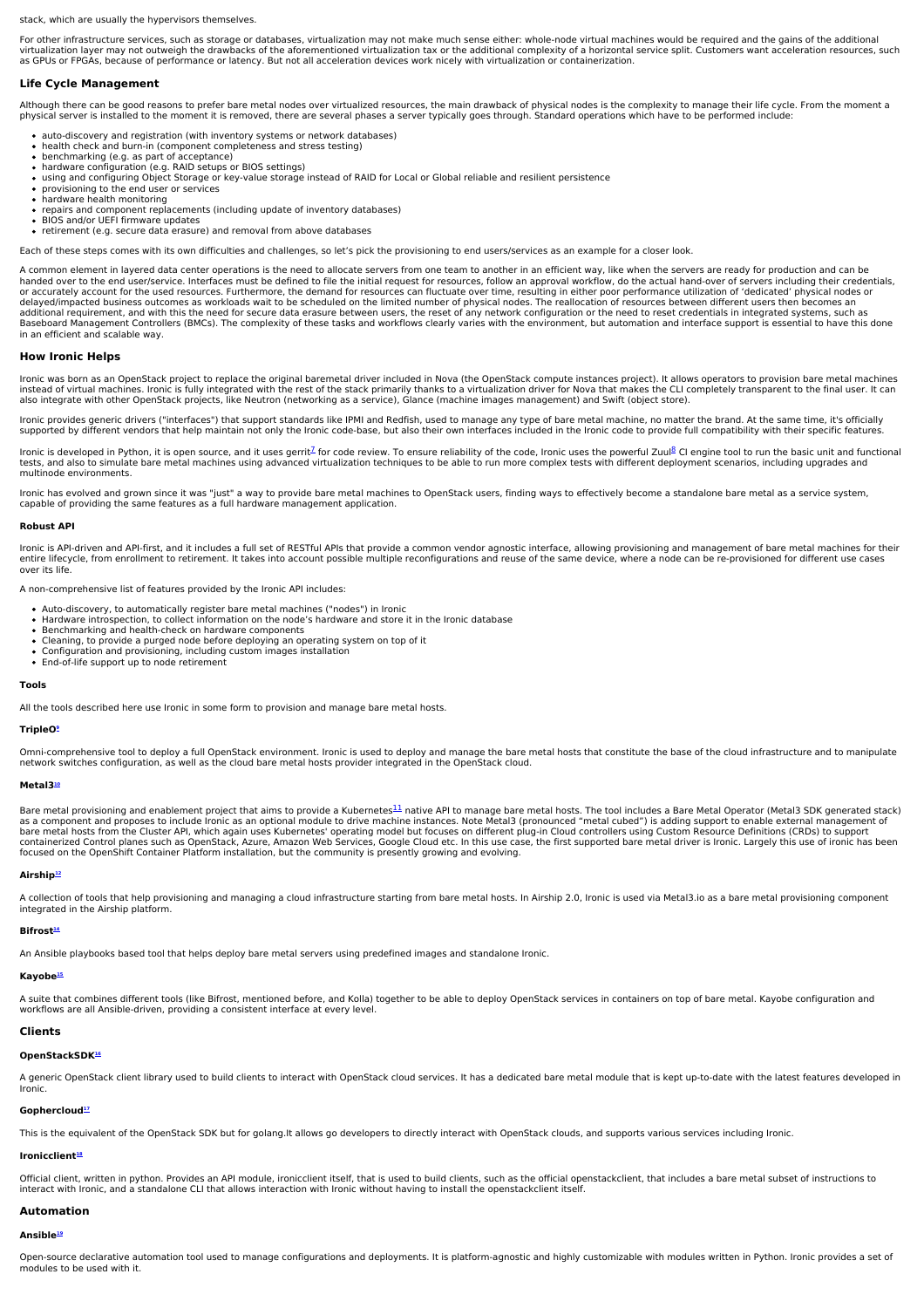#### **Terraform[20](file:///tmp/bare-metal/white-paper#20)**

"Infrastructure as code" open-source tool that allows users to define and provision an infrastructure using its own configuration language (HCL). It supports multiple cloud providers, including OpenStack. Metal3 has developed its own terraform provider to be used with Ironic.

# **Puppet Ironic [21](file:///tmp/bare-metal/white-paper#21)**

Puppet<sup>[22](file:///tmp/bare-metal/white-paper#22)</sup> is yet another open-source software to automate infrastructure configuration and deployment. Based on an agent-master system, it is customizable with modules written in Ruby. Ironic has its own puppet module to help OpenStack deployments.

# **Usage Patterns**

# **Cluster Installation**

While more and more applications are migrating to cloud solutions, the problem of installing and managing the underlying clouds becomes even more important. Before becoming a part of a cluster, hardware has to be configured and provisioned in a consistent and efficient manner, while still allowing a certain degree of site-specific customizations.

To solve some of these problems and aid in creating clusters within the OpenStack community, multiple tools have been built upon Ironic to support specific workflow cases from bulk basic Operating System installation (Bifrost), cluster deployment of OpenStack (TripleO and Kayobe) and Kubernetes (Metal3).

#### **Cluster Expansion**

Expansion of existing clusters requires integration into existing environments. This requires that information about the new hardware as well as the physical connectivity are made available to applications and personnel performing this expansion. This activity can almost be described as an act of inspection of the hardware to enable this validation. Additional actions, provided by the<br>"cleaning" framework in Iro

#### **Bare Metal as a Service**

While virtual machines and containers can replace hardware for many applications, there are still cases where bare metal instances have to be provided to end users of a cloud solution. Providing them in a fashion consistent with other cloud features provides a smooth user experience and allows for simpler automation. To enable that, Ironic can function as a backend for the OpenStack<br>Compute service (Nova), while o experience as close as possible to virtual machines.

Additionally, exposing bare metal machines to potentially untrusted tenants puts a strong emphasis on security aspects. The pluggable cleaning process of Ironic provides an ability to return bare metal machines to a known state between tenants, including actions such as removing information from hard drives, changing networks and/or resetting firmware settings.

#### **Containers on Bare Metal**

Containers and container orchestration frameworks, such as Kubernetes, address the needs of cloud-native applications for fast configuration changes, smooth upgrades or automatic scaling.<br>While such clusters are usually bu the virtualization tax. A bare metal management API, such as the one provided by Ironic, allows for a transparent move from virtual to bare metal clusters as the underpinning infrastructure. One<br>example of this is OpenStac Equally, such an API can be used for the integration with other provisioning tools, such as Metal3 for Kubernetes, and hence eliminate the intermediate virtualization layer when deploying containerized applications.

#### **Edge Equipment Management**

The Edge architectures pose new challenges for hardware management. Remote connectivity through an inherently insecure medium precludes or limits the usage of many traditional bare metal provisioning and management technologies, such as PXE or IPMI, while encrypting and authentication at each stage becomes a requirement. Redfish, an open bare metal management standard<br>developed by the Distributed Managemen Deployment using virtual media devices, recently implemented in Ironic, allows completely bypassing the initial insecure and unreliable deployment stages, using only TLS-encrypted communications.

## **Shared Hardware Management**

In a middle ground between owning hardware management and bare metal as a service, hardware belonging to different tenants can be physically located and managed in a single data center. In<br>this case, complete separation be

#### **Hardware Fault Management**

As data centers scale up and the number of sites where equipment under management is deployed increases, hardware failures become the norm. Identifying failed equipment, marking it in Ironic and replacing it (while preserving the identity of the replaced component) are necessities for daily operations.

# **Case Studies**

# **CERN**

What is matter made of? Why is there more matter than antimatter? What happened in the first moments after the big bang? Finding answers to these and other fundamental questions about our universe is the mission of CERN<sup>[23](file:///tmp/bare-metal/white-paper#23)</sup>, the European Organisation for Nuclear Research.

To achieve its mission, CERN has built and operates the largest particle physics laboratory in the world, located at the Franco-Swiss border close to Geneva. Here, the organisation provides and maintains a complex of hierarchical particle accelerators, experiment detectors and their surrounding infrastructure to enable thousands of scientists worldwide to advance our knowledge about<br>what the universe is made of a

To analyse the data produced in these experiments requires close to 200 computing centres all over the world, joining their compute power in the Worldwide LHC Computing Grid. The CERN data<br>centre is at the centre of this s

There were several reasons to recently complete the service offering of the cloud service by a system for bare metal provisioning:

- Simplify the procurement and provisioning workflows for physical machines
- Integrate bare metal servers into resource accounting Satisfy special use cases and enable new ones

# **Workflow Simplification: The Hardware Life Cycle at CERN**

Before physical machines enter production at CERN, new hardware has to undergo verification, burn-in and benchmarking. The reasoning behind these steps include:

- Ensuring that the hardware complies with the technical specification
- Identifying broken components, such as a malfunctioning CPU Finding systematic errors in a delivery, such as a firmware issue
- Provoking early failures

Once the servers have made it through this process, they are allocated to their end users. This is typically done by changing ownership in one of our internal databases. It is then up to the end<br>users to install, configure reverting the ownership change). The machines are then cleaned, e.g. disks are wiped or IPMI passwords are reset, and either allocated to a new use case, donated or disposed. Figure 1 gives an<br>overview of the steps during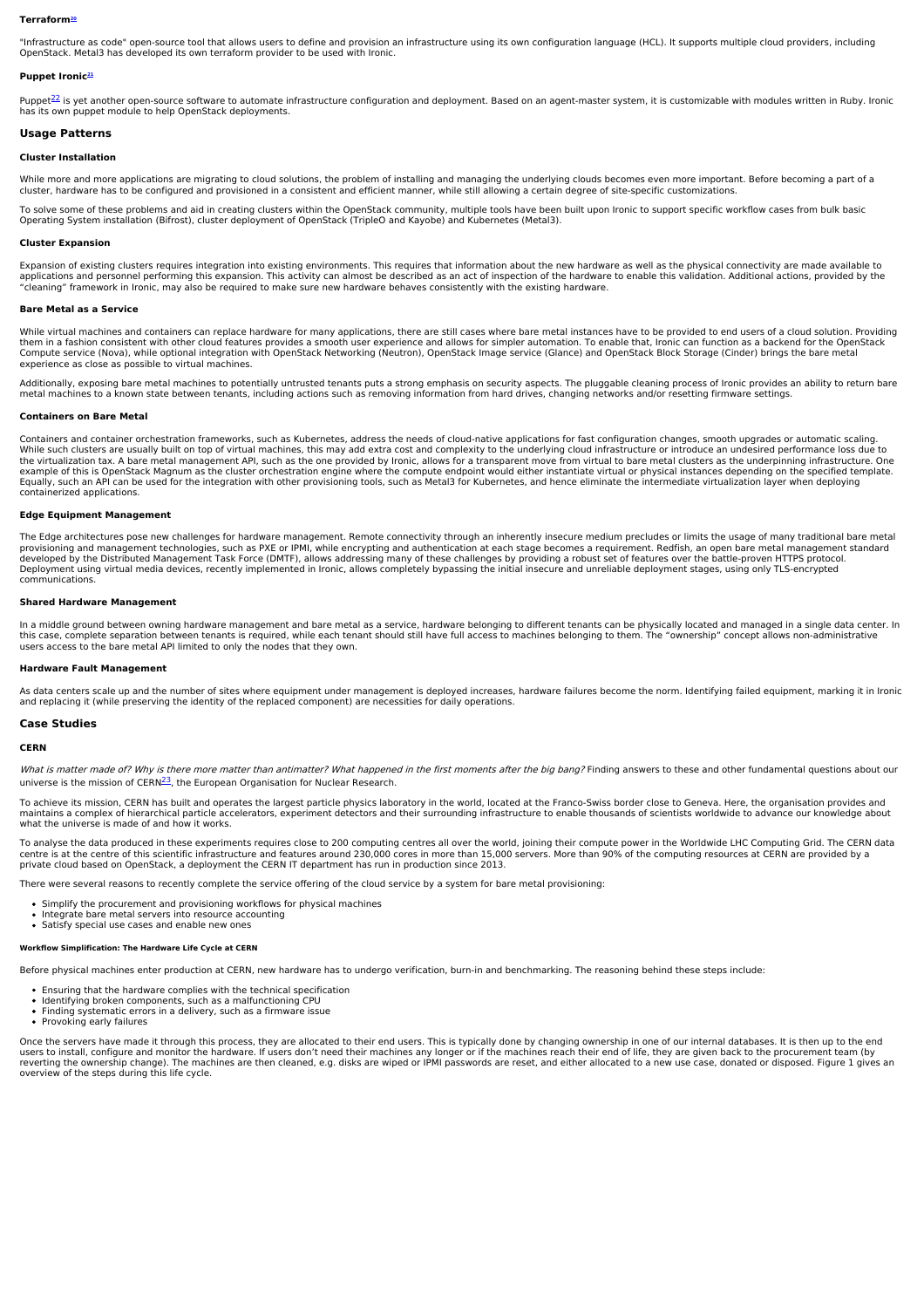

Figure 1: Procurement and resource allocation workflow.

The whole process is complex by nature, but relies in addition on various tools written in-house and also requires human intervention at various steps. The introduction of Ironic as the main tool for physical resource management is intended to reduce the complexity, the maintenance load and the need for human intervention to unblock certain steps during the process.

After initial registration into our network databases, the nodes are now enrolled in Ironic, which can do the verification of the technical specification (via inspection rules), run the burn-in and benchmarking (as manual cleaning steps), and, in conjunction with Nova, simplifies the allocation and re-allocation process. Requestors of physical machines will use a single form to request<br>compute resources and get their few API calls.

#### **Resource Accounting**

Along with the introduction of an OpenStack based private cloud service in the CERN IT department a few years ago, the policy that all servers shall be virtual was established. Accounting questions such as 'which service is using how many resources?' became much easier to answer with OpenStack as the single pane of glass for compute resource provisioning and management.

Since physical machines were allocated outside of OpenStack, a separate source had to be maintained and consulted in order to get the full accounting details. Things became even more complicated when physical machines were assigned to a new use case, as this needs to be recorded and tracked in order to always have an accurate picture of resource allocation.

With physical instances managed in Nova and provisioned by Ironic, the number of sources for the overall accounting is reduced to one. Servers changing use cases do not require active tracking any longer, since the corresponding nodes in Ironic will have instances in known projects and can be attributed accordingly. The resource accounting is made simpler and more consistent by using Ironic.

As Ironic also supports 'adoption', i.e. the integration of already existing servers without the need to instantiate them through Nova or Ironic, getting a full picture of the physical infrastructure and the corresponding assignments does not need to wait for a full fleet replacement.

#### **Special and New Use Cases**

Some of the services in the CERN IT department are exempt from the aforementioned 'virtual first' policy. This includes the service providing the compute infrastructure, i.e. OpenStack compute nodes (but not the OpenStack control plane), as well as the storage services, e.g. disk or database servers, or mission critical services which are either in areas outside of the standard network connectivity or which cannot depend on other services, e.g. due to boot-strapping or security reasons.

There are, however, use cases where none of the requirements above apply, but where it is still sensible to have these services on physical machines. One example is the code calibration and performance monitoring services of the Large Hadron Collider (LHC) experiments. In order to satisfy the computing needs to analyze the many PetaBytes of data produced by the LHC experiments<br>at CERN and to use the resources provide such a stable platform (even without overcommit it is probably desirable to reduce the number of layers and remove virtualization). Other use cases where physical servers are a sensible<br>choice may include servers w

The CERN IT department's OpenStack cloud service also supports the creation of container clusters via OpenStack Magnum. While the service started with support for Swarm and Mesos, the vast<br>majority of these clusters today machine provisioning via Nova and Ironic here allows for maximizing the efficient use of the allocated resources.

#### **Current Service Status and Future Plans**

The bare metal provisioning at CERN based on Ironic has been in production for around two years now, with more than 5,000 nodes currently enrolled. With only minor modifications, e.g. to<br>leverage our central PXE infrastruc



Figure 2: The Ironic dashboard used in the CERN IT department.

While Ironic in its current configuration has already achieved most of the goals outlined above and has been established as the framework to manage the whole life cycle of physical servers in the<br>CERN IT department, there department.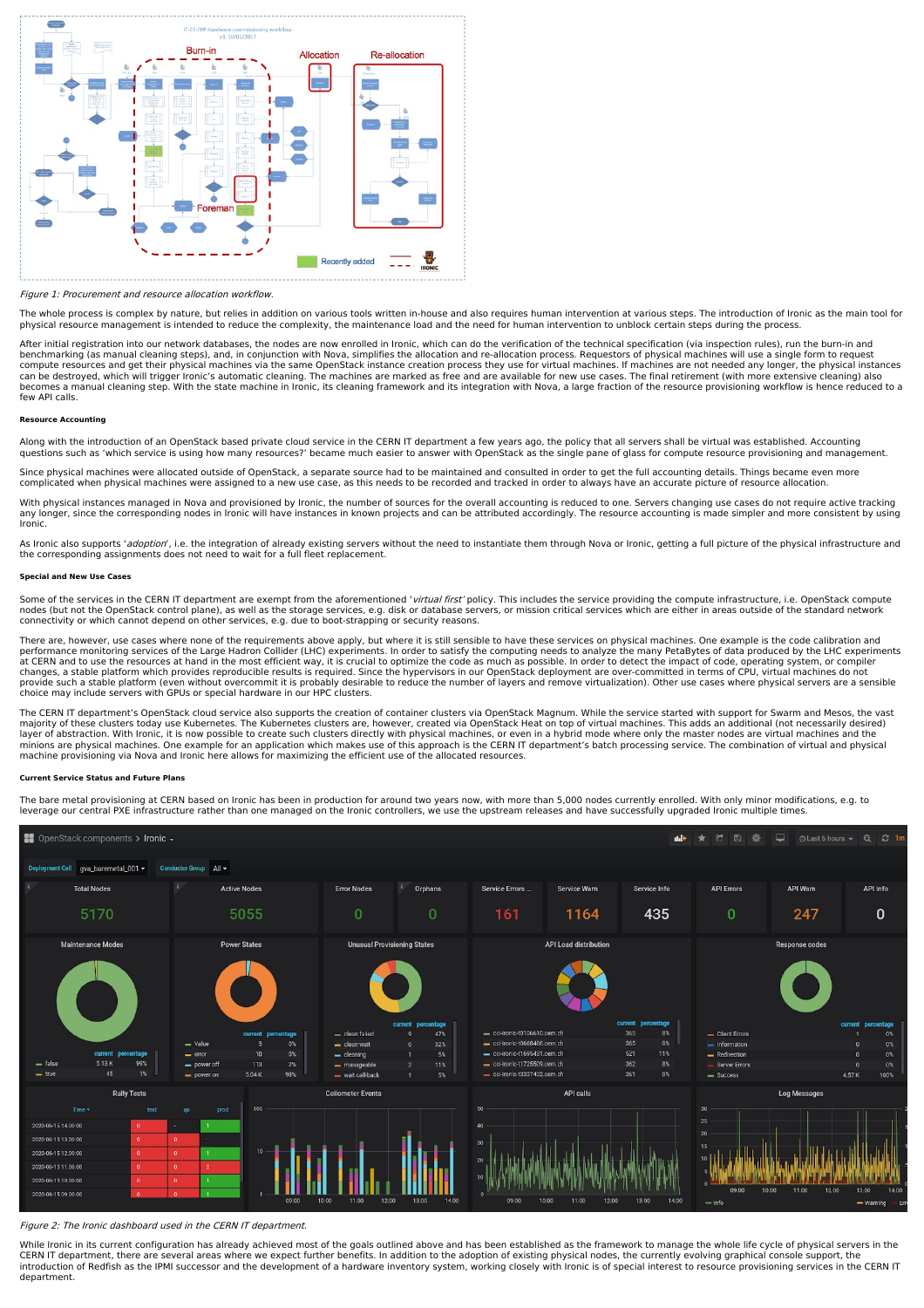#### <https://superuser.openstack.org/articles/Ironic-bare-metal-case-study-cern/>

#### **StackHPC [24](file:///tmp/bare-metal/white-paper#24)**

# **Software RAID Support in Ironic**

Ironic operates in a curious world. Each release of Ironic introduces even more inventive implementations of the abstractions of virtualization. However, bare metal is wrapped up in hardwaredefined concrete: devices and configurations that have no equivalent in software-defined cloud. To exist, Ironic must provide pure abstractions, but to succeed it must also offer real-world circumventions.

For decades, the conventional role of an HPC system administrator has included deploying bare metal machines, sometimes at large scale. Automation becomes essential beyond trivial numbers of systems to ensure repeatability, scalability and efficiency. Thus far, that automation has evolved in domain-specific ways, loaded with simplifying assumptions that enable large-scale infrastructure to be provisioned and managed from a minimal service. Ironic is the first framework to define the provisioning of bare metal infrastructure in the paradigm of cloud.

So much for the theory: working with hardware has always been a little hairy, never as predictable or reliable as expected. Software-defined infrastructure, the method underpinning the modern mantra of agility, accelerates the interactions with hardware services by orders of magnitude. Ironic strives to deliver results in the face of unreliability (minimising the need to ask someone in the data centre to whack a machine with a large stick).

## **HPC Infrastructure for Seismic Analysis**

As a leader in the seismic processing industry, ION Geophysical<sup>[25](file:///tmp/bare-metal/white-paper#25)</sup> maintains a hyperscale production HPC infrastructure, and operates a phased procurement model that results in several<br>generations of hardware being active multiple hardware configurations can be a challenge.

ION is migrating on-premise HPC infrastructure into an OpenStack private cloud. The OpenStack infrastructure is deployed and configured using Kayobe, a project that integrates Ironic (for hardware deployment) and Kolla-Ansible (for OpenStack deployment), all within an Ansible framework. Ansible provides a consistent interface to everything, from the physical layer to the application workloads themselves.

This journey began with some older-generation HPE SL230 compute nodes and a transfer of control to OpenStack management. Each node has two HDDs. To meet the workload requirements, these are provisioned as two RAID volumes - one mirrored (for the OS) and one striped (for scratch space for the workloads).

Each node also has a hardware RAID controller, and standard practice in Ironic would be to make use of this. However, after considerable effort it was found:

- The hardware RAID controller is managed using the ssacli tool.
- The RAID controller requires a proprietary kernel driver.<br>The driver was not available for the latest CentOS releases.
- 
- The server hardware included a 'personality board' that had silently failed on many systems, preventing the automated reconfiguration of hardware RAID on those systems.

Taking these and other factors into account, it was decided that the hardware RAID controller was unusable for this migration. Thankfully, Ironic developed a software-based alternative.

#### **Provisioning to Software RAID**

Linux servers are often deployed with their root filesystem on a mirrored RAID-1 volume. This requirement exemplifies the inherent tensions within the Ironic project. The abstractions of<br>virtualization demand that the gues the primary use case. Without losing Ironic's generalised capability, the guest OS "black box" becomes a white box in exceptional cases such as this. Recent work led by CERN has contributed<br>software RAID support to the <u>Ir</u>

The CERN team has documented the software RAID support on their tech blog<sup>[26](file:///tmp/bare-metal/white-paper#26)</sup>.

In its initial implementation, the software RAID capability is constrained. A bare metal node is assigned a persistent software RAID configuration, applied whenever a node is cleaned and used for all instance deployments. Prior work involving the StackHPC team to develop instance-driven RAID configurations<sup>[27](file:///tmp/bare-metal/white-paper#27)</sup> is not yet available for software RAID. However, the current driver<br>implementation provides exactly the ri

#### **The Method**

RAID configuration in Ironic is described in greater detail in the Ironic [Admin](https://docs.openstack.org/ironic/latest/admin/raid.html#software-raid) Guide. A higher-level overview is presented here

Software RAID with UEFI boot is not supported until the Ussuri release, so BIOS-mode booting must be configured when deploying Train OpenStack.

A series of compute nodes, each with two physical spinning disks, were provisioned according to the CERN blog article. Two RAID devices were specified in the RAID configuration set on each<br>node; the first for the operating

```
{
 "logical_disks": [
   {
     "raid_level": "1",
     "size_gb" : 100,
     "controller": "software"
   },
   {
     "raid_level": "0",
     "size_gb" : "MAX",
     "controller": "software"
   }
\overline{1}}
```
The RAID configuration was then applied with the following cleaning steps:

| "interface": "raid",             |
|----------------------------------|
| "step": "delete configuration"   |
| },                               |
| ſ                                |
| "interface": "deploy",           |
| "step": "erase devices metadata" |
| },                               |
| ſ                                |
| "interface": "raid".             |
| "step": "create configuration"   |
| λl                               |
|                                  |

A RAID-1 device was selected for the OS so that the hypervisor would remain functional in the event of a single disk failure. RAID-0 was used for the scratch space to take advantage of the performance benefit and additional storage space offered by this configuration. It should be noted that this configuration is specific to the intended use case, and may not be optimal for all deployments.

As noted in the CERN blog article, the mdadm package was installed into the Ironic Python Agent (IPA) ramdisk for the purpose of configuring the RAID array during cleaning. mdadm was also<br>installed into the deploy image to mdadm was added to the deploy image ramdisk, so that when the node booted from disk, it could pivot into the root filesystem.

# **Open Source, Open Develop**

As an open-source project, Ironic depends on a thriving user base contributing back to the project. Our experiences covered new ground: hardware not used before by the software RAID driver. Inevitably, new problems were found.

The first observation was that configuration of the RAID devices during cleaning would fail on about 25% of the nodes from a sample of 56. The nodes which failed logged the following message: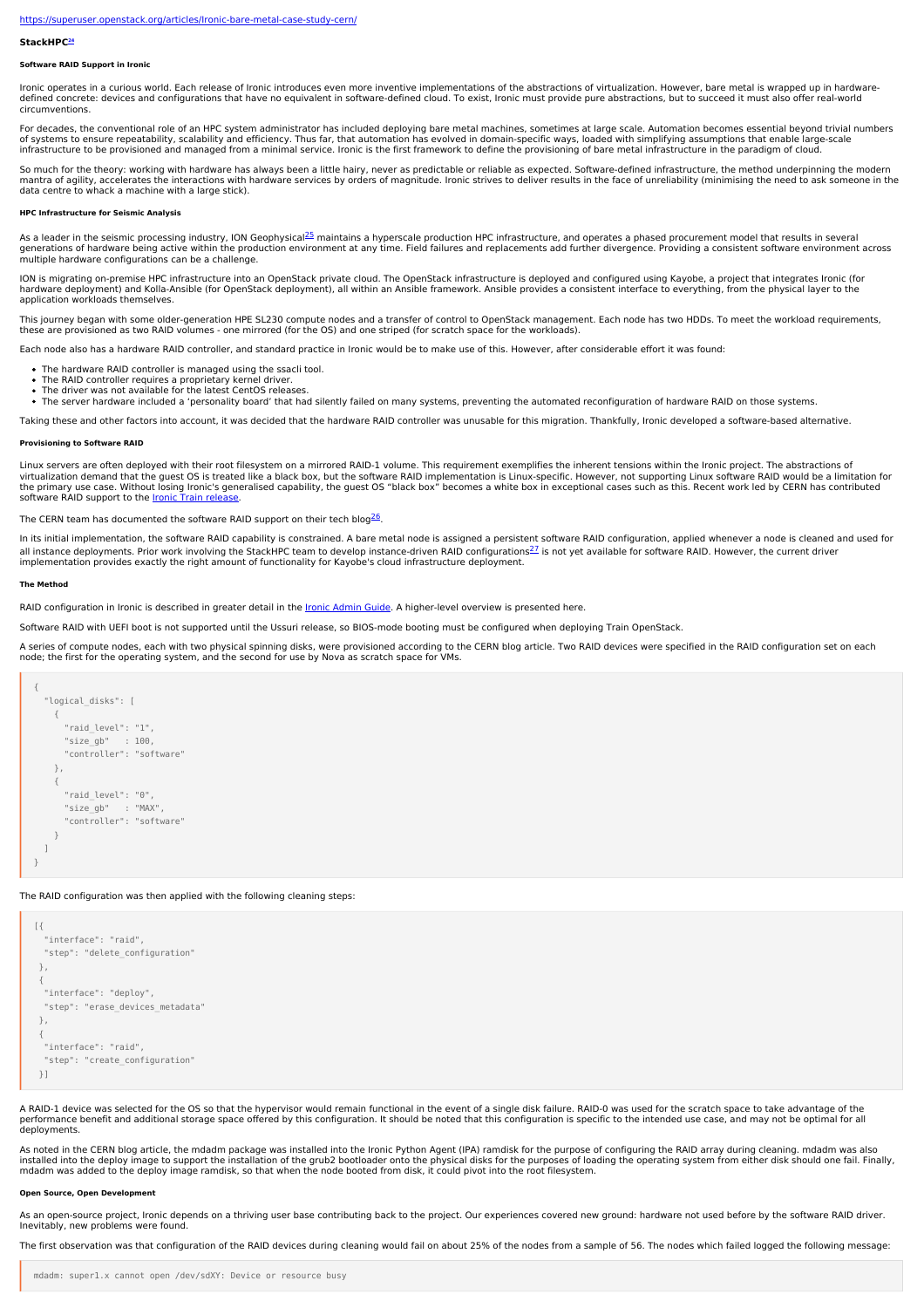Where X was either a or b and Y either 1 or 2, denoting the physical disk and partition number respectively. These nodes had previously been deployed with software RAID, either by Ironic or by other means.

Inspection of the kernel logs showed that in all cases, the device marked as busy had been ejected from the array by the kernel:

md: kicking non-fresh sdXY from array!

The device which had been ejected or may not have been synchronised and appeared in /proc/mdstat as part of a RAID-1 array. The other drive, having been erased, was missing from the output. It was concluded that the ejected device had bypassed the cleaning steps designed to remove all previous configuration, and had later resurrected itself, thereby preventing the formation of the array during the create configuration cleaning step.

For cleaning to succeed, a manual workaround of stopping this RAID-1 device and zeroing signatures in the superblocks was applied:

mdadm --zero-superblock /dev/sdXY

Removal of all pre-existing states greatly increased the reliability of software RAID device creation by Ironic. The remaining question was why some servers exhibited this issue and others did not.<br>Further inspection showe time before failure (MTBF). No signs of failure were reported by the kernel other than the removal of a device from the array. Actively seeking errors, for example by running tools such as badblocks to exercise the entire disk media, showed that only a very small number of disks had issues. Benchmarking, burn-in and anomaly detection may have identified those devices sooner.

er research may help us identify whether the disks that exhibit this behaviour are at fault in any other way. An additional line of investigation could be to increase thresholds such as retries and timeouts for the drives in the kernel.

The second issue observed occurred when the nodes booted from the RAID-1 device. These nodes, running IPA and deploy images based on Centos 7.7.1908 and kernel version 3.10.0-1062, would show degraded RAID-1 arrays, with the same message seen during failed cleaning cycles:

md: kicking non-fresh sdXY from array!

A workaround for this issue was developed by running a Kayobe custom playbook against the nodes to add sdXY back into the array. In all cases, the ejected device was observed to resync with the RAID device. The state of the RAID arrays is monitored using OpenStack Monasca, ingesting data from a recent release candidate of Prometheus Node Exporter containing some enhancements around MD/RAID monitoring.<sup>[28](file:///tmp/bare-metal/white-paper#28)</sup> Software RAID status can be visualised using a simple dashboard:



Figure: Monasca MD/RAID Grafana dashboard. The plot in the top left shows the percentage of blocks synchronised on each RAID device. A single RAID-1 array can be seen recovering after <sup>a</sup> device was forcibly failed and added back to simulate the failure and replacement of a disk. Unfortunately it is not yet possible to differentiate between the RAID-0 and RAID-1 devices on each node since Ironic does not support the name field for software RAID<sup>[29](file:///tmp/bare-metal/white-paper#29)</sup> . The names for the RAID-0 and RAID-0 and RAID-1 arrays therefore alternate randomly between md126 and md127. Top right: The<br>simulated failed device i manual re-sync was initiated. The device is seen as recovering by MD/RAID and does not show up in this figure.

The root cause of these two issues is not yet identified, but they are likely to be connected and related to an interaction between these disks and the kernel MD/RAID code.

#### **Open Source, Open Community**

Software that interacts with hardware soon builds up an extensive "case law" of exceptions and workarounds. Open projects like Ironic survive and indeed thrive when users become contributors. Equivalent projects that do not draw on community contribution have ultimately fallen short.

The original contribution made by the team at CERN (and others in the OpenStack community) enabled StackHPC and ION Geophysical to deploy infrastructure for seismic processing in an optimal<br>way. To this original work Stack

<https://superuser.openstack.org/articles/openstack-Ironic-bare-metal-program-case-study-stackhpc/>

#### **SuperCloud**

#### **Introduction**

SuperCloud is a system architecture aiming to combine Supercomputing and Cloud Computing, with advantages of both and disadvantages of neither approach. It was proposed by Jacob Anders, who at the time worked for CSIRO. SuperCloud Proof-of-Concept has been presented at the OpenStack Summit in Vancouver (2018) and the Open Infrastructure Summit in Denver (2019), and provided a valuable test platform for establishing performance benchmarks and validating various Infrastructure-as-Code workflows, from bare metal HPC-on-demand to ephemeral hypervisors.

#### **Rationale**

Traditionally, Supercomputers used to be focused entirely on performance (and hence running directly on the hardware) at the expense of the flexibility they offered. In a supercomputing environment, users can expect excellent performance but rarely have the luxury of bringing their own operating system image or requesting their workload to run in an isolated network<br>environment. Cloud Computing systems, o performance penalty, making these systems less suitable for hosting High Performance Computing (HPC) workloads.

#### **Implementation**

To address these challenges, SuperCloud builds upon Ironic bare metal service and combines it with InfiniBand Software Defined Networking. The system can provision cloud instances directly on the hardware, with no need of virtualization, achieving the level of performance previously only seen on classic HPC systems. It is capable of doing so while enabling the users to run any operating system and workload required, provisioning resources in software defined networks which can be isolated, private, shared or publicly accessible just like they would in a classic virtualized cloud environment.

SuperCloud is a foundation for the Infrastructure-as-Code tools to build upon. This has the potential of enabling the users to programmatically request bare metal compute, networking, storage and software resources through a single, unified set of APIs. This is a key capability which has the potential to consolidate today's isolated islands of Software Defined Networking (SDN), software<br>defined storage (SDS) an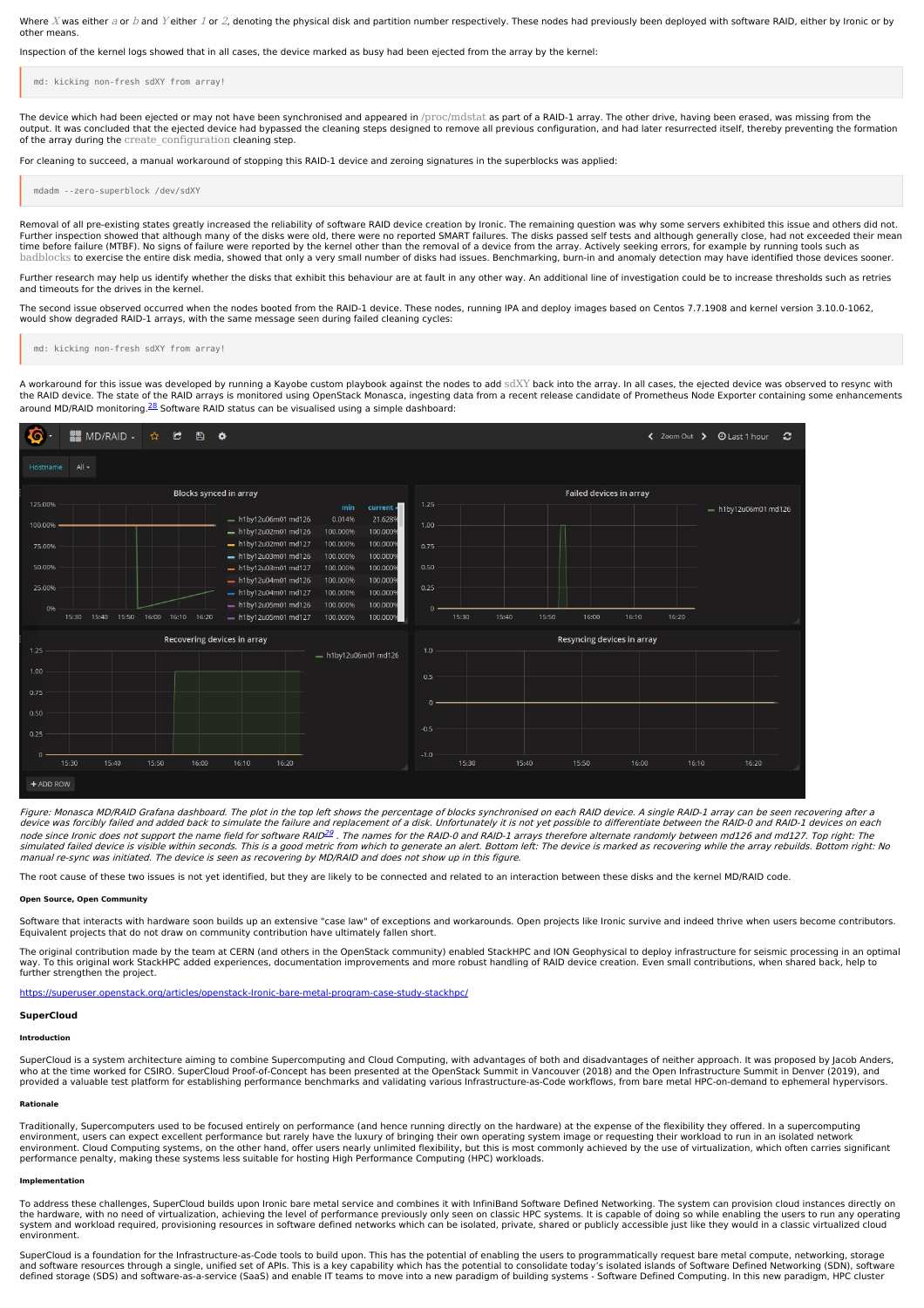management software, job schedulers and high-performance parallel file systems move up the stack and become cloud native applications which can run side-by-side with hypervisors running<br>VMs and container nodes, all contain and can not only consistently deliver top performance, but also quickly adapt to ever-changing needs of the scientific community, addressing the challenges posed by the lack of flexibility.

#### **Performance**

In the SuperCloud environment and configuration, preliminary benchmarks showed promising results - CPU performance while running Linpack was approximately 19% higher in bare metal<br>compared to virtual machines. While interc interconnect latency was far superior (approximately 23% lower) in bare metal compared to virtual machines. A summary of these tests is included in the diagram below.



#### **Sample Workloads**

To demonstrate the capabilities of bare metal cloud, consider the following example use cases:

#### **Infrastructure-as-Code on Bare Metal**

It wouldn't be far from the truth to say that Cloud Computing was born out of the need for automation. Application developers required a method of programmatically requesting compute,<br>networking and storage resources throu

The addition of Ironic bare metal provisioning to OpenStack dramatically changes this landscape. Now, standard Infrastructure-as-Code tools developed for virtualized clouds can be used to<br>provision bare metal. Being able t

#### **ElastiCluster - Bare Metal HPC on Demand**

Elasticluster (<u>https://elasticluster.readthedocs.io/en/latest/</u>) is a software package developed at the University of Zurich, which can deploy on-demand, software-defined High Performance<br>Computing clusters to EC2, GCE an times of bare metal systems.

With small modifications, OpenStack-based HPC on demand can be used with significantly faster bare metal compute, without sacrificing network multi-tenancy. This is a great example of how Ironic allows reuse of existing code in a new, more performant context.

#### **Ephemeral Hypervisors**

By design, a SuperCloud system does not have any primary virtualization capability; it is bare metal only. However, the ability to run bare metal compute instances means that a secondary<br>virtualization capability can be ad quickly and easily reconfigured to fulfil a variety of very different roles. While a user might want to run a number of high performance servers in an ElastiCluster system, another set of nodes can quickly and easily recon be running elastic hypervisors or container nodes. This has the potential to improve resource utilisation and reduce operational overheads that are typically observed when different workloads require different types of services to run on them.

#### **Red Hat [30](file:///tmp/bare-metal/white-paper#30)**

As covered in the OpenStack Baremetal Logo Program case study SuperUser article<sup>[31](file:///tmp/bare-metal/white-paper#31)</sup>, Redhat's use of Ironic largely came from the need to help support customers' needs of automating the installation of its OpenStack Platform<sup>[32](file:///tmp/bare-metal/white-paper#32)</sup> product, which was also logical because of the use of the TripleO<sup>[33](file:///tmp/bare-metal/white-paper#33)</sup> project. This use has continued to grow with the Metal3<sup>[34](file:///tmp/bare-metal/white-paper#34)</sup> project to help facilitate the automated installation of the RedHat's OpenShift<sup>[35](file:///tmp/bare-metal/white-paper#35)</sup> product.

But Ironic does not just make it easier for our installer tools to provision the bare metal hardware needed for clusters being deployed; it also provides an API and mechanisms to support a variety<br>of use cases from within

#### **Airship [36](file:///tmp/bare-metal/white-paper#36)**

The goals of Airship are to enable operators to predictably deliver raw infrastructure as a resilient cloud and to efficiently manage the life cycle of the resulting platform, following cloud-native<br>principles such as real interface to infrastructure management.

A fundamental piece of this puzzle is the provisioning and management of bare metal servers. Airship initially used a declarative wrapper around a traditional package-based bare metal provisioner (MaaS). However, this did not provide the desired immutability and predictability of image-based deployments. To address this, Airship 2.0 integrates the Metal3 project. Metal3<br>presents a declarative model for providers, OpenStack clusters and bare metal provisioning.

From an Airship perspective, the net-net is that CAPI allows it to manage infrastructure and workloads consistently across these different environments. This opens up use cases such as sharing Containerized Network Function (CNF) workloads across private bare metal clusters and elastic public clouds, as well as many others that were not previously possible. The Airship and Metal3<br>communities have worked closely

Airship's need for bare metal capabilities was driven by many of the benefits mentioned elsewhere in this whitepaper – in particular, the need to squeeze every last bit of performance out of<br>physical assets, as well as the case for Airship. In addition, as detailed in the Edge Usage Pattern below, the ability to drive secure, remote provisioning over the WAN led Airship 2.0 to adopt a Redfish-based bootstrap procedure.

Finally, infrastructure is nothing without a workload to utilize it. Airship provides a declarative YAML interface and CLI to manage the lifecycle of any Helm-based or raw Kubernetes manifest-based<br>workloads, unified with unique needs.

#### **And More!**

Many more companies use Ironic in production as recorded in various other Superuser articles.

#### **Platform9 [39](file:///tmp/bare-metal/white-paper#39)**

Platform 9 provides a software-as-a-service-based service to deploy and operate OpenStack hybrid clouds for KVM, VMware and public cloud environments.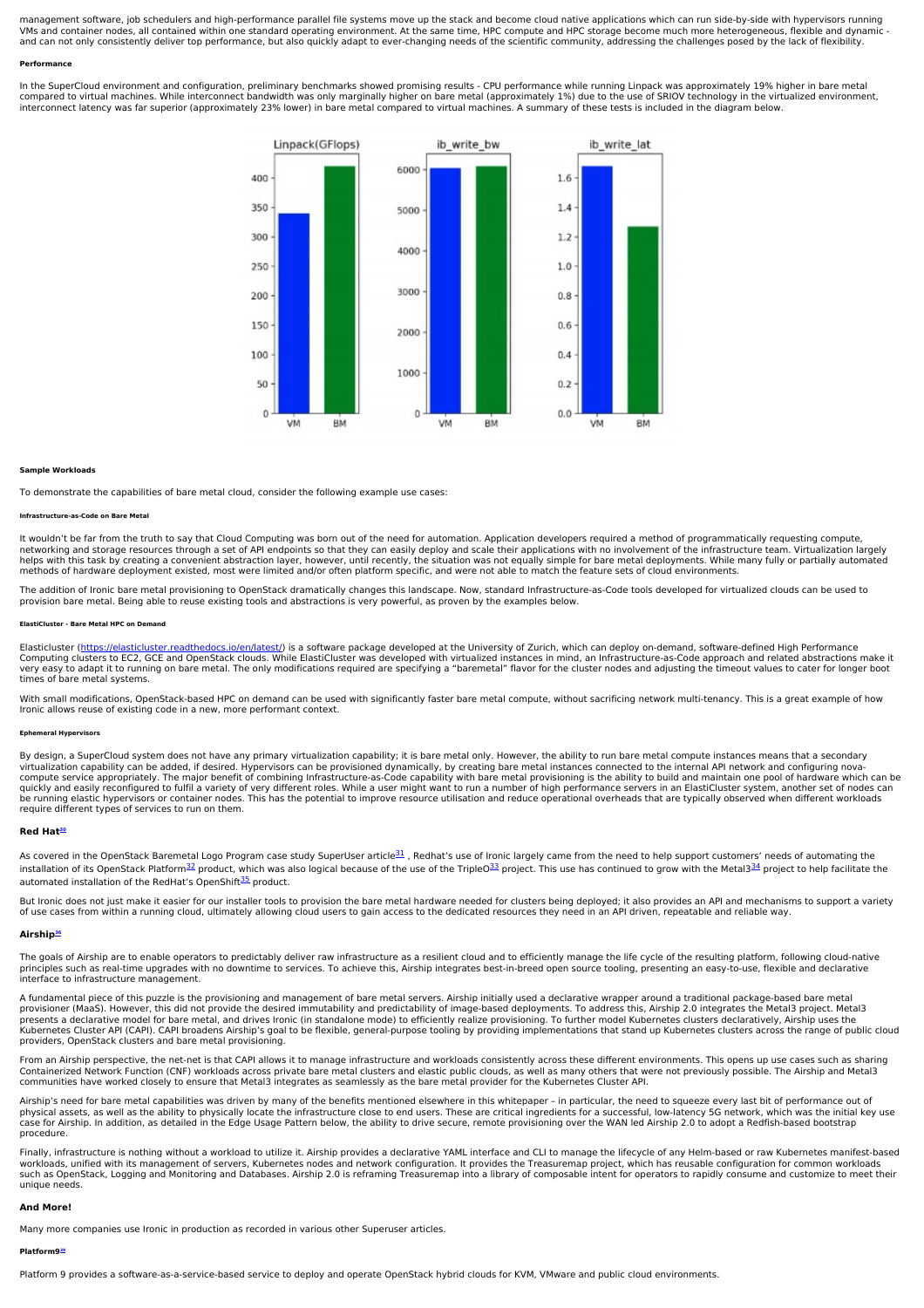#### <https://superuser.openstack.org/articles/Ironic-bare-metal-case-study-platform9/>

#### **ChinaMobile [40](file:///tmp/bare-metal/white-paper#40)**

ChinaMobile is a leading telecommunications provider in mainland China.

<https://superuser.openstack.org/articles/openstack-Ironic-bare-metal-program-case-study-china-mobile/>

#### **VEXXHOST [41](file:///tmp/bare-metal/white-paper#41)**

VEXXHOST provides infrastructure-as-a-service OpenStack public cloud, private cloud, and hybrid cloud solutions to customers, from small businesses to enterprises across the world.

<https://superuser.openstack.org/articles/openstack-Ironic-bare-metal-program-case-study-vexxhost/>

# **The Future**

# **Open Infrastructure**

When we look at the foundations of infrastructure, common patterns exist. These patterns exist in large part due to standards and ways of operation that became the standard or de-facto standard. In a sense, it comes down to form following function, just like function following form. One could almost look at it as a yin-yang relationship or each conductor of a twisted-pair cable. It is hard to believe that twisted-pair cable, invented in  $1881<sup>42</sup>$  $1881<sup>42</sup>$  $1881<sup>42</sup>$ , is still used to this day because it provides a wonderful foundation.

And so, it is not impossible to imagine a future where these patterns continue to exist as there is no one singular vendor or supplier, nor can there be in our society. And realistically, the only path<br>technology can truly the needs of what was built on top of the foundation it provides.

With no singular vendor or solution, and with the very nature of humanity to have uniqueness, the necessity of open is realized. Open provides the common ground, the level playing field. The context of common need to work together is what binds us and stresses the need for open-ness. Ultimately, regardless of if we build composable systems, ships to the moon or start missions to<br>populate Mars with cats, the ne

# **In the Short Term**

While we may all wish to populate the planet Mars with cats, fundamental layers of access and management are needed to serve as the structure and mechanisms. Standards like Redfish will only bring consistency across the vendors and consumers that wish to engage in that effort through utilizing the realization that the common means allow the equipment to be leveraged faster and<br>more efficiently. That does not d

As we look forward to the management of bare metal, the common feature set as driven by the market is what brings mutual value to everyone. This is where tools like Ironic bring tremendous<br>value, seeking to enable users an

Like any effort, this does take substantial dedication and commitment to the contributors of Ironic. The common use case, the common means and the common need will continue to drive us forward.

# **Thanks**

A special thanks to those that contributed to this document in both words, commentary and questions. Without everyone's effort, this paper would not have not been possible.

### **Contributors**

This document contains the words of many individuals, both known and unknown, as this document was available from within the community for anonymous editing.

한승진, SK Telecom Jacob Anders, CSIRO Alex Bailey, AT&T Pete Birley, AT&T Manuel Buil, SUSE Ella Cathey, Cathey.Co Chris Dearborn, Dell Technologies<br>Fatih Degirmenci, Ericsson Ilya Etingof, Red Hat Chris Hoge, OpenStack Foundation (OSF) Chris Jones, Red Hat<br>Arkady Kanevsky, Dell Technologies<br>Julia Kreger, Red Hat Simon Leinen, SWITCH<br>Matt McEuen, AT&T Noor Muhammad Malik, Xflow Research Quang Huy Nguyen, Fujitsu Richard Pioso, Dell Technologies Riccardo Pittau, Red Hat Prakash Ramchandran, Dell Technologies Doug Szumski, StackHPC Dmitry Tantsur, Red Hat Stig Telfer, StackHPC Kaifeng Wang, ZTE<br>Arne Wiebalck, CERN Wes Wilson, OpenStack Foundation (OSF)

#### **References**

40. <https://platform9.com/>

1. <https://www.intel.com/content/www/us/en/products/docs/servers/ipmi/ipmi-home.html> 2. <u><https://www.dmtf.org/standards/redfish></u><br>3. <u>[https://cobbler.github.io](https://cobbler.github.io/)</u> 4. [https://theforeman.org](https://theforeman.org/)<br>5. https://maas.io/ 5. <https://maas.io/><br>6. https://meltdow<br>7. https://www.ger 6. <u><https://meltdownattack.com/></u><br>7. <u><https://www.gerritcodereview.com/></u> 8. <https://zuul-ci.org/><br>9. https://docs.opens<br>10. https://metal3.io/ 9. <https://docs.openstack.org/tripleo-docs/latest/><br>10. <https://metal3.io/> 11. <u><https://kubernetes.io/></u><br>12. <u><https://www.airshipit.org/></u> 13. <https://thenewstack.io/metal3-uses-openstacks-ironic-for-declarative-bare-metal-kubernetes/><br>14. https://thenewstack.io/metal3-uses-openstacks-ironic-for-declarative-bare-metal-kubernetes/ 14. <https://thenewstack.io/metal3-uses-openstacks-ironic-for-declarative-bare-metal-kubernetes/><br>15. https://docs.openstack.io/metal3-uses-openstacks-ironic-for-declarative-bare-metal-kubernetes/ 15. <https://docs.openstack.org/bifrost/latest/><br>16. https://docs.openstack.org/kayobe/latest 16. <https://docs.openstack.org/kayobe/latest/index.html><br>17. <u><https://docs.openstack.org/openstacksdk/latest/></u> 18. <u><http://gophercloud.io/></u><br>19. <u><https://docs.openstack.org/python-ironicclient/latest/></u> 20. <https://www.ansible.com/><br>21. https://www.terraform.io/ 21. <https://www.terraform.io/><br>22. https://github.com/opensi 22. <https://github.com/openstack/puppet-ironic><br>23. https://puppet.com/ 23. <https://puppet.com/><br>24. http://home.cern 24. [http://home.cern](http://home.cern/)<br>25. https://www.stacl<br>26. https://www.jong <https://www.stackhpc.com/> 26. <https://www.iongeo.com/><br>27. http://techblog.web.cern [http://techblog.web.cern.ch/techblog/post/ironic\\_software\\_raid/](http://techblog.web.cern.ch/techblog/post/ironic_software_raid/) 28. <https://www.stackhpc.com/bespoke-bare-metal.html><br>29. https://github.com/prometheus/node-exporter/tree/v 29. <u>[https://github.com/prometheus/node\\_exporter/tree/v1.0.0-rc.1](https://github.com/prometheus/node_exporter/tree/v1.0.0-rc.1)</u><br>30. <u><https://docs.openstack.org/ironic/train/admin/raid.html#optional-properties></u> 31. <https://www.redhat.com/en><br>32. <https://superuser.openstack.org/articles/openstack-ironic-bare-metal-program-case-study-red-hat/><br>33. <u><https://www.redhat.com/en/technologies/linux-platforms/openstack-platform></u> 34. <http://tripleo.org/><br>35. https://metal3.io/ 35. <https://metal3.io/><br>36. https://www.oper<br>37. https://www.airsh <https://www.openshift.com/> 37. <https://www.airshipit.org/><br>38. https://www.verizonmedia 38. <https://www.verizonmedia.com/><br>39. <u><https://superuser.openstack.org/articles/how-verizon-media-rocks-bare-metal/></u>